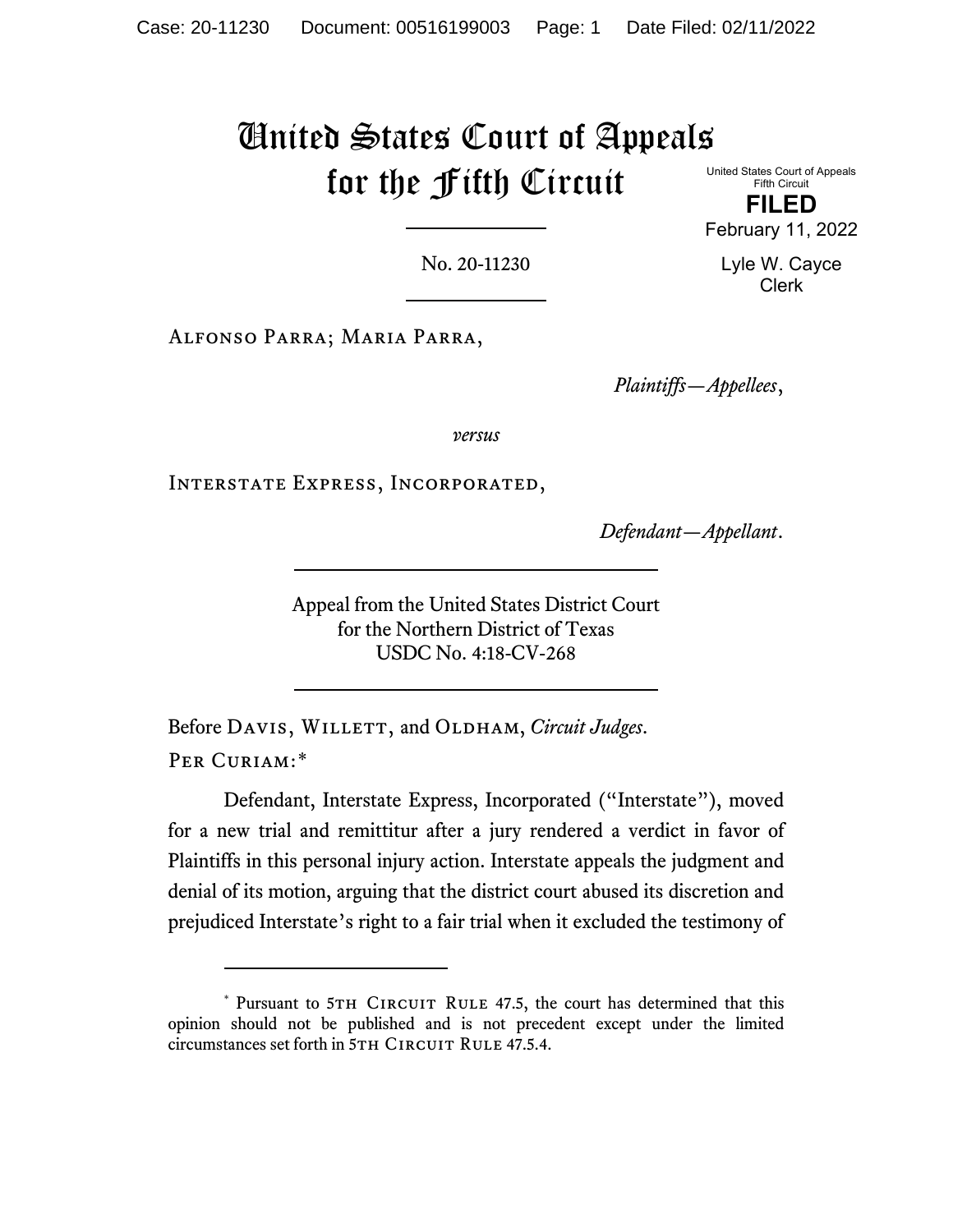one of its experts after technical difficulties arose during the expert's live video testimony. Interstate further asserts that the jury's verdict was against the great weight and preponderance of the evidence, excessive, and manifestly unjust because the Plaintiffs' only expert was not qualified to testify and his opinions were unreliable, and because Plaintiffs' counsel made improper remarks during closing arguments that prejudiced the jury against it. As discussed below, Interstate's arguments are without merit. Therefore, we AFFIRM the district court's judgment.

# **I. BACKGROUND**

In February 2016, Roy Lester Douglas, an Interstate employee, was driving a tractor owned by Interstate and hauling a trailer owned by All Ways Transport, Inc. ("All Ways"). While pulling out of a truck stop onto U.S. Highway 81, Douglas failed to yield the right of way and struck the pickup truck being driven by Plaintiff, Alfonso Parra ("Alfonso"). The collision caused the pickup truck to flip over, and Alfonso sustained severe injuries as a result.

Alfonso and his wife, Maria Parra ("Maria"), who was not in the vehicle at the time of the accident, filed suit against Interstate, All Ways, and Douglas<sup>[1](#page-1-0)</sup> in federal district court based on diversity jurisdiction. Interstate stipulated to Douglas's negligence in causing the accident. It also stipulated that the total amount of incurred and paid medical bills which Alfonso could recover was \$27,475.51. However, Interstate disputed "whether any brain injury was sustained." The case proceeded to a jury trial in August 2020, a few months after the beginning of the COVID-19 pandemic.

<span id="page-1-0"></span><sup>&</sup>lt;sup>1</sup> Douglas is now deceased from causes unrelated to the accident.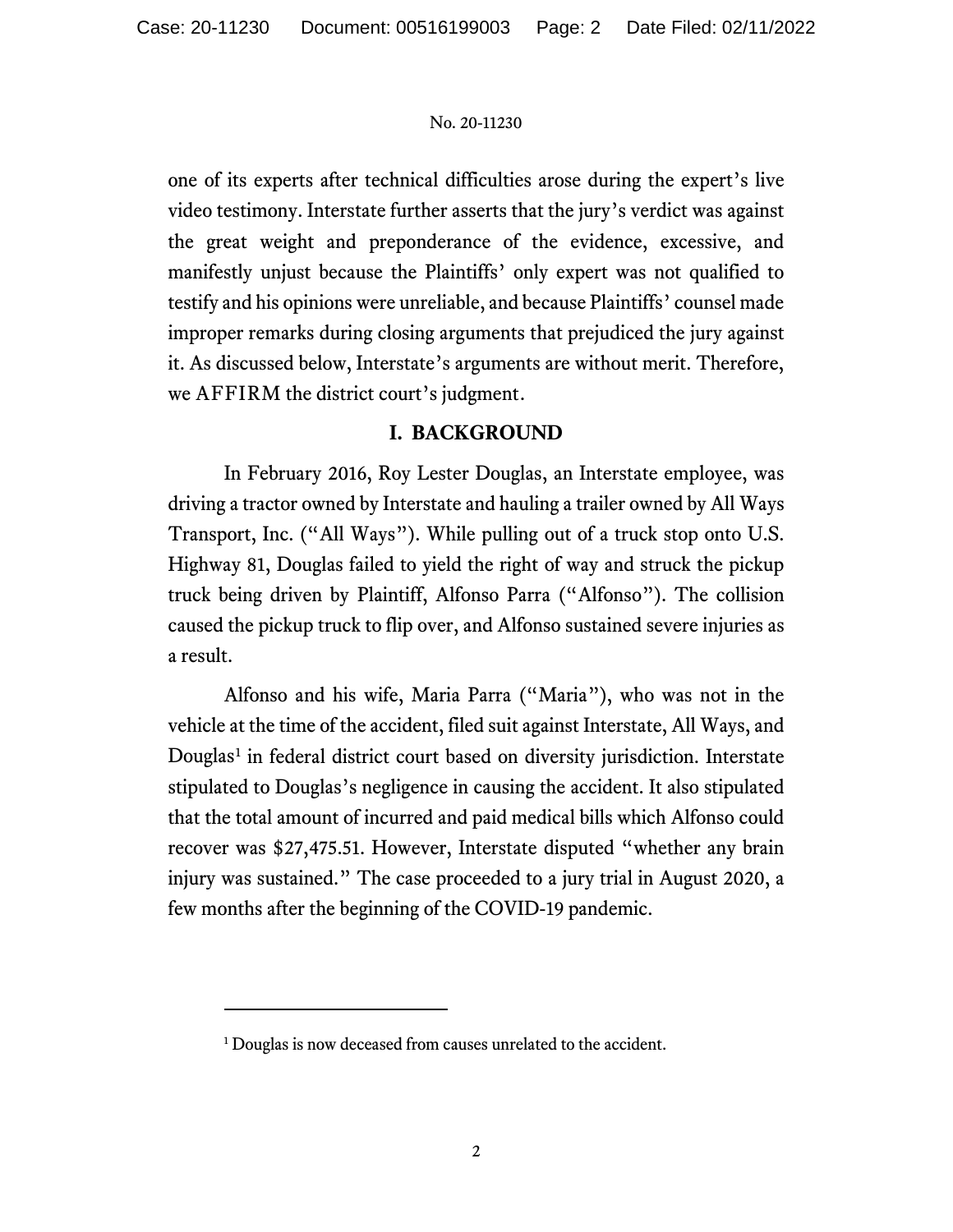At the trial, Alfonso testified regarding the accident and his resulting injuries. His wife Maria and their two daughters also testified regarding the changes in Alfonso after the accident. Plaintiffs' expert, Dr. Fulbright, a clinical neuropsychologist, testified regarding his opinion that Alfonso suffered a brain injury as a result of the accident. He explained that another neuropsychologist, Dr. Jones, had examined Alfonso in January 2019, but that Dr. Jones had since died. The parties stipulated that Dr. Jones's and Dr. Fulbright's expert reports would be admitted into evidence.

For its case, Interstate called Dr. Bob Gant, a clinical neuropsychologist, who appeared via videoconference. After initially having some difficulty with video equipment, Interstate's counsel was able to complete the direct examination of Dr. Gant. When Plaintiffs' counsel attempted to start her cross-examination of Dr. Gant, however, the video equipment failed, so the district court adjourned trial early for the day to let the parties tend to the equipment. The next morning, Plaintiffs' counsel began cross-examining Dr. Gant, but the video equipment again failed. The district court requested that the next witness be called.

Interstate then called Dr. Daragh Heitzman, a neurologist. Dr. Heitzman testified that based on his examination of Alfonso and his review of the medical evidence, he did not believe that Alfonso had "a continuing brain injury." He testified that his opinion regarding the neuropsychological testing of Alfonso "rested largely on a conversation [he] had with Dr. Gant." Dr. Heitzman further testified that based on his conversation with Dr. Gant, and the objective evidence that he obtained with his medical testing, he did "not find any abnormality with reasonable medical probability."

After Dr. Heitzman finished testifying, Defendants requested to resume the cross-examination of Dr. Gant. As described in further detail below, after conferring with counsel, the district court denied the request and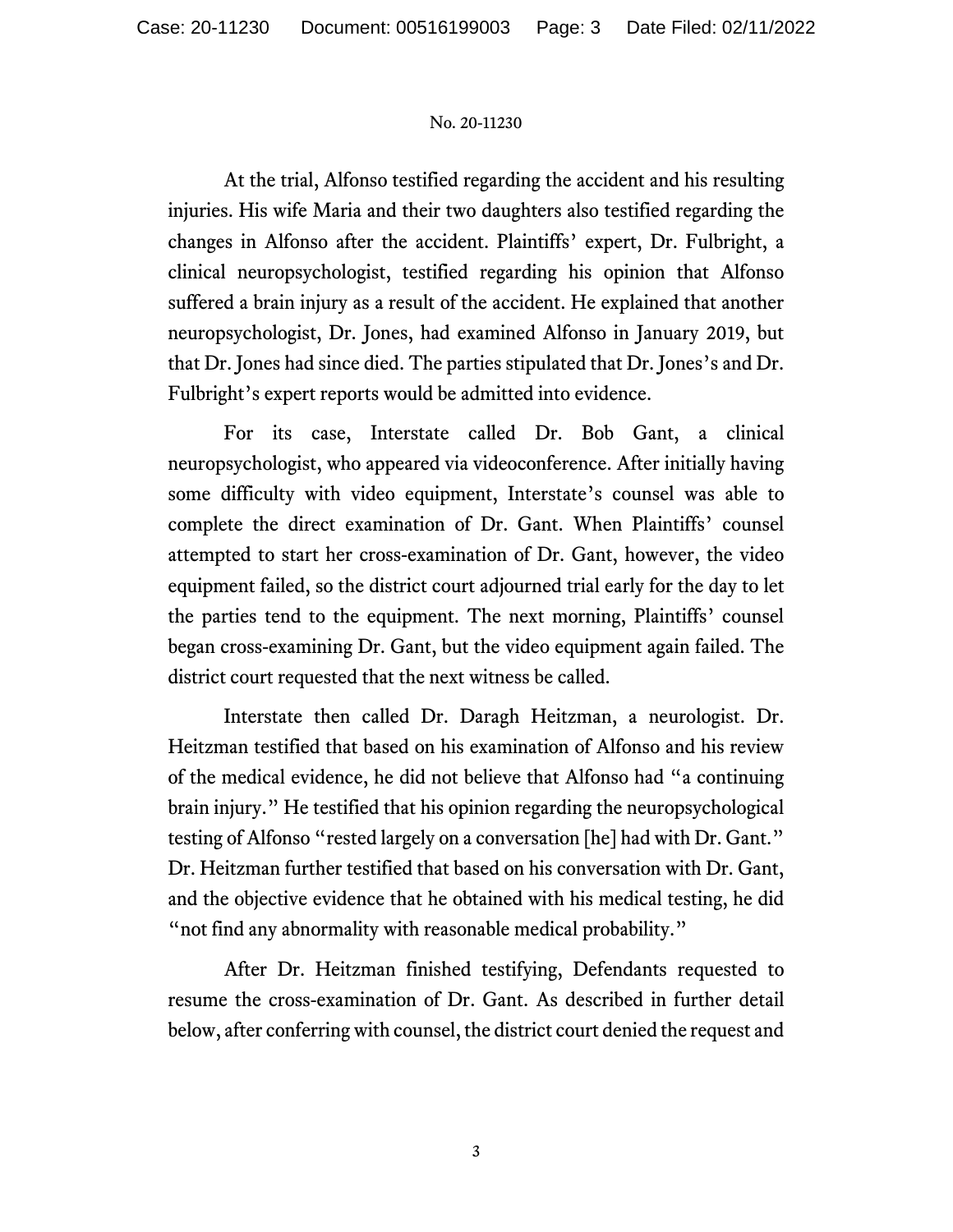instructed the jury not to consider any of Dr. Gant's testimony. Over Plaintiffs' objection, the district court did allow Dr. Gant's preadmitted expert report to remain in evidence.

The jury returned a verdict in favor of Plaintiffs, awarding Alfonso \$77,400 in economic damages and \$429,000 in noneconomic damages, and Maria \$20,000 in economic damages and \$175,000 in noneconomic damages. The district court rendered final judgment in favor of Plaintiffs for a total of \$541,375.51 to Alfonso and \$195,000 to Maria. Thereafter, Interstate filed a motion for new trial and remittitur. The district court denied the motion. Interstate filed a timely notice of appeal.

# **II. DISCUSSION**

On appeal, Interstate reasserts the arguments contained in its motion for new trial and remittitur. It argues that the district court abused its discretion and prejudiced Interstate's right to a fair trial when it excluded the testimony of Dr. Gant after technical difficulties arose during his live video testimony. Interstate further asserts that the jury's verdict was against the great weight and preponderance of the evidence, excessive, and manifestly unjust because the Plaintiffs' only expert, Dr. Fulbright, was not qualified to testify and his opinions were unreliable. Finally, Interstate argues that Plaintiffs' counsel made improper remarks during closing arguments that prejudiced the jury against it.

Under Rule 59(a), the district court may grant a new trial "after a jury trial, for any reason for which a new trial has heretofore been granted in an action at law in federal court."[2](#page-3-0) Although the rule does not specify the circumstances when a new trial is warranted, this court has noted that they

<span id="page-3-0"></span><sup>&</sup>lt;sup>2</sup> FED. R. CIV. P. 59(a)(1)(A).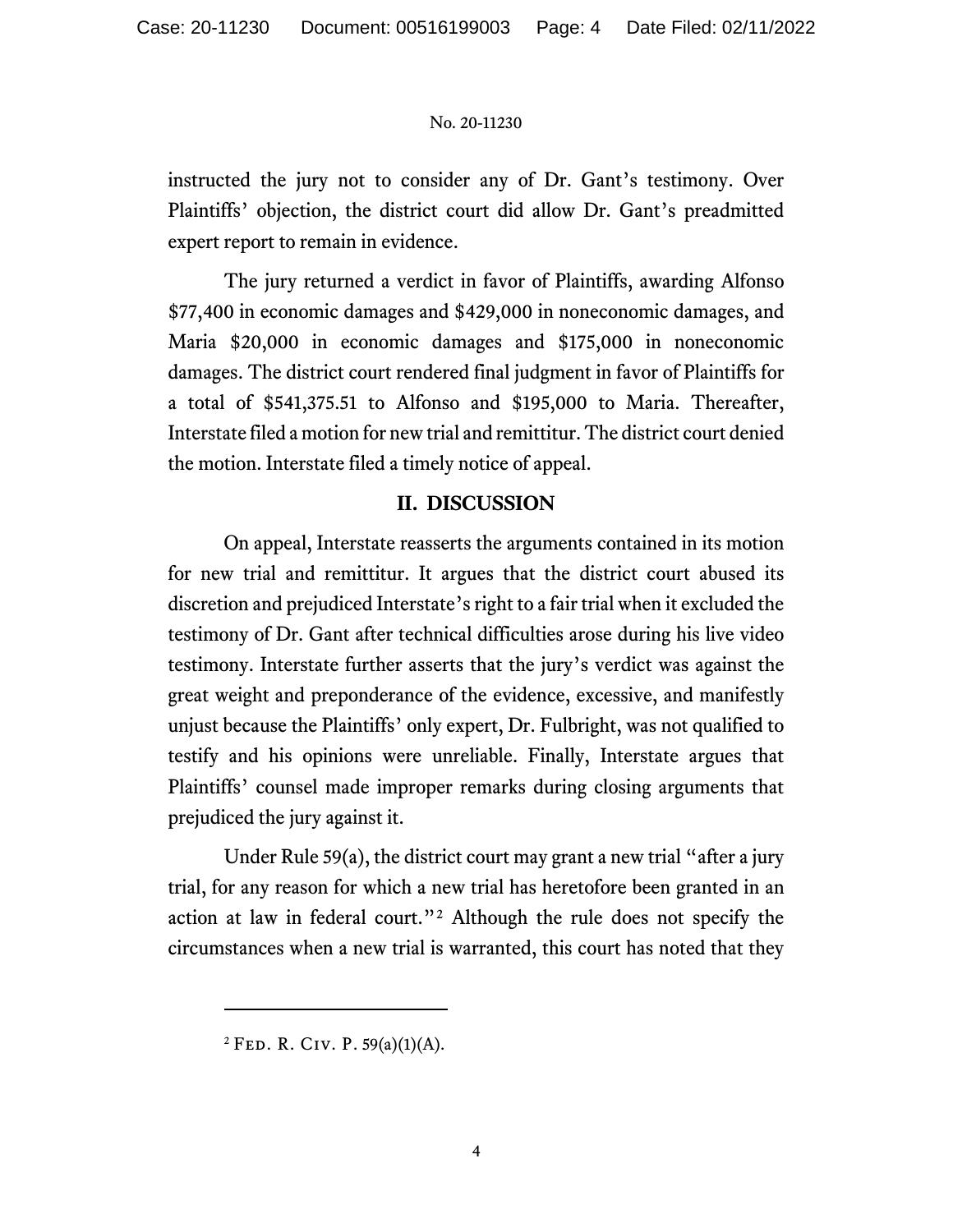include "if the district court finds the verdict is against the weight of the evidence, the damages awarded are excessive, the trial was unfair, or prejudicial error was committed in its course."[3](#page-4-0) "We will reverse the trial court's denial of a motion for new trial only when there is a clear showing of an abuse of discretion."[4](#page-4-1)

## **A.**

Interstate argues that a new trial should have been granted because it was deprived of its right to a fair trial. Specifically, the district court committed prejudicial error when it excluded Dr. Gant's expert testimony without cause. Interstate further argues that the district court's ruling was not harmless because it impaired Interstate's ability to present evidence on critical questions about causation and damages.

This court reviews the exclusion of expert testimony, and evidentiary rulings in general, for abuse of discretion.<sup>[5](#page-4-2)</sup> "A district court abuses its discretion when its ruling is based on an erroneous view of the law or a clearly erroneous assessment of the evidence."[6](#page-4-3) Furthermore, even if the district court abused its discretion, the party seeking a new trial has the burden of showing that the error was harmful and prejudicial to its case.<sup>[7](#page-4-4)</sup>

## **1.**

On the second day of trial, Interstate's expert, Dr. Gant, testified live by videoconference. After initially having difficulty hearing counsel's

<sup>7</sup> *Id.* at 627.

<span id="page-4-4"></span><span id="page-4-3"></span><span id="page-4-2"></span><span id="page-4-1"></span><span id="page-4-0"></span><sup>3</sup> *Smith v. Transworld Drilling Co.*, 773 F.2d 610, 613 (5th Cir. 1985) (citations omitted).

<sup>4</sup> *Foradori v. Harris*, 523 F.3d 477, 497 (5th Cir. 2008) (citations omitted).

<sup>5</sup> *Williams v. Manitowoc Cranes, L.L.C.*, 898 F.3d 607, 623, 626 (5th Cir. 2018).

<sup>&</sup>lt;sup>6</sup> *Id.* at 626 (internal quotation marks and citation omitted).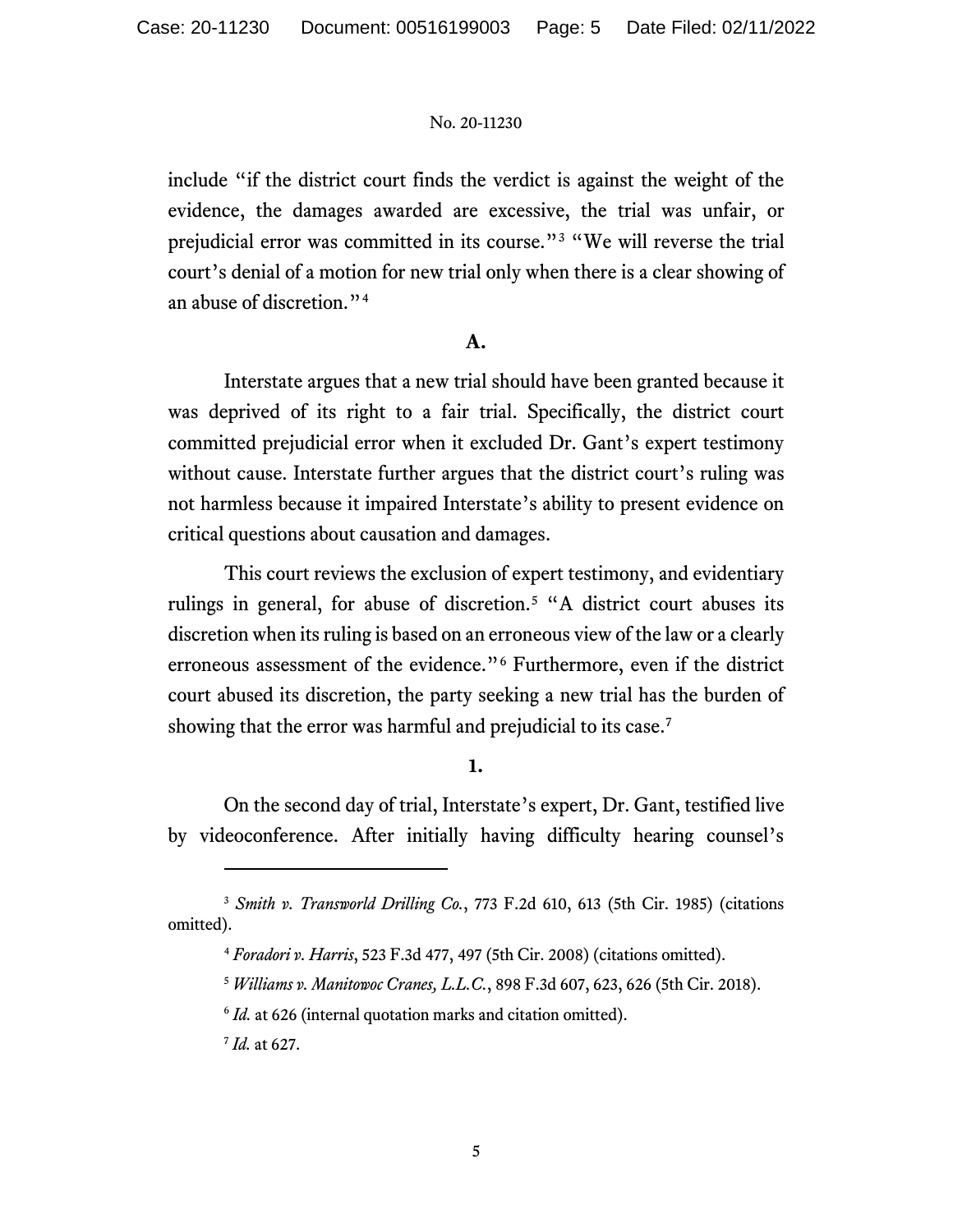questions, counsel was able to complete his direct examination by moving closer to the computer and kneeling down to ask the questions. When Plaintiffs' counsel began to cross-examine Dr. Gant, however, the videoconference equipment again started to fail. At that point, the district court decided to adjourn the trial for the day and stated that the crossexamination of Dr. Gant would be completed the next morning. The court stated that it was "disappointed in [the] electronics and video testimony" and wanted to make sure that the trial continued "without a hitch" so that the jurors could get the "best view and the best witness" from the remote viewings. The trial court also stated: "This is not anybody's fault, this is just the world that we live in and we have to try to adapt."

After the jurors left the courtroom, the district court expressed its frustration with the technical difficulties encountered during Dr. Gant's testimony. The court instructed counsel to "spend tonight . . . before everyone goes home and before the courthouse is locked" tending to the equipment to ensure that there would be no "glitches" with the video testimony the next day.

Unfortunately, the next day, after Plaintiffs' counsel started her crossexamination of Dr. Gant, the video conference equipment again began to fail. At that point, the district court expressed his disapproval of video testimony, stating that he would "never, ever agree to allow this type of testimony in trial again." The parties attempted to get the video testimony back up and running, and Dr. Gant started to testify again, but then the connection was lost again. The district court instructed Interstate to call its next witness.

Interstate's next witness was Dr. Heitzman. When Dr. Heitzman completed his testimony, Interstate requested that the cross-examination of Dr. Gant be resumed. At that point, the district court called a conference with the lawyers out of the presence of the jury. After bringing the jury back in,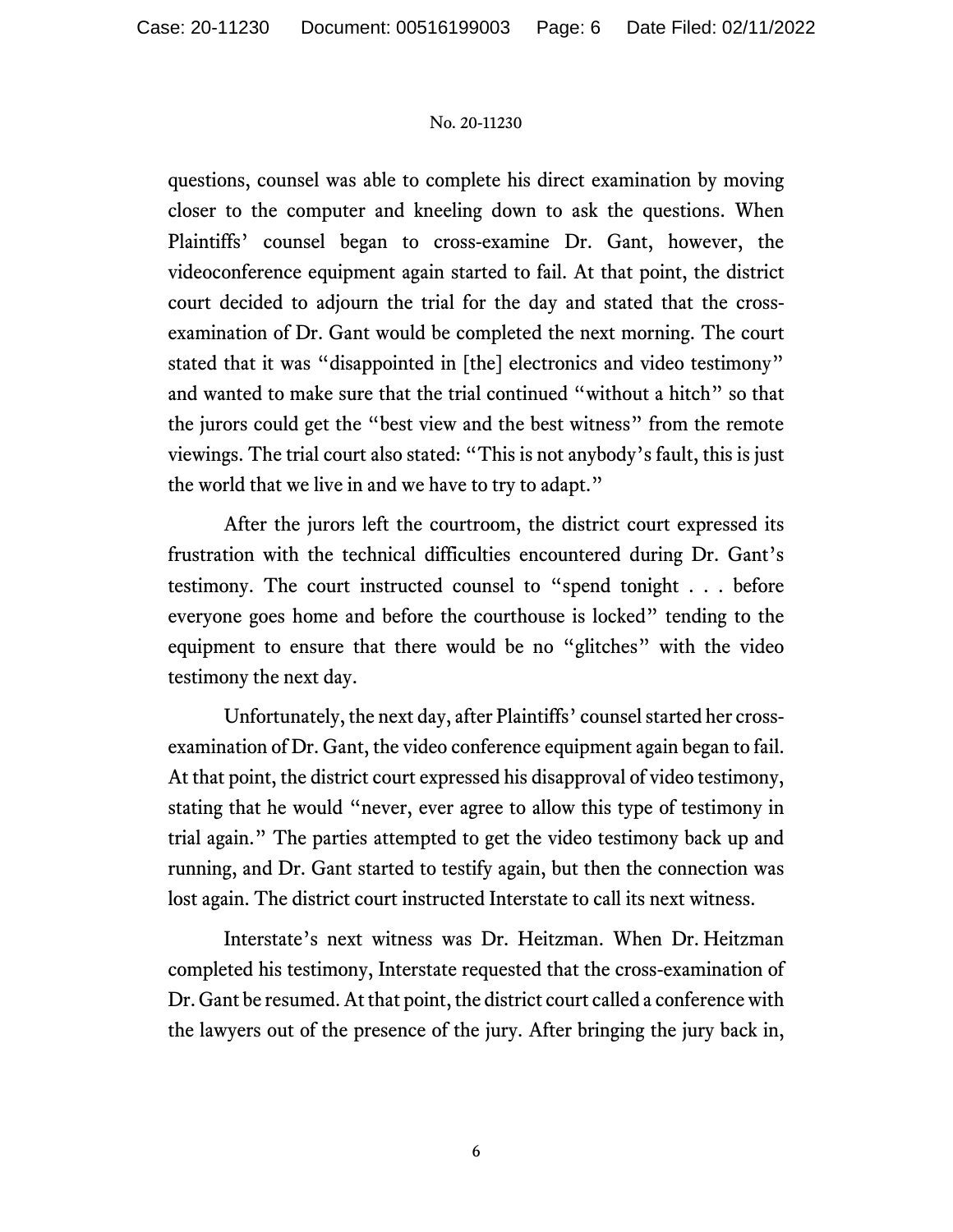the district court stated to the jurors that although "every effort was made on behalf of defendant to present Dr. Gant's testimony, . . . we had too many issues, and I have to make the finding that you are not to consider any of the testimony you heard from Dr. Gant, period, either on direct or crossexamination." The district court noted, however, that Dr. Gant's preadmitted expert report was in the record. The district court lamented that it was "stuck in an unfortunate situation where I do have to get the case moving and the technology just did not work." In response, Plaintiffs' counsel requested that the court additionally strike Dr. Gant's expert report, which request the district court denied. Interstate also objected to not being able to complete Dr. Gant's videoconference testimony.

The district court's reasons for striking the testimony were that the remote testimony "just [didn't] work," "time was of the essence," and it needed "to get the members of the public in an out," while trying to assure justice is done "in the middle of a pandemic." The case was "one of the oldest on his docket, and [it was] not fair for either party to continue the case any longer." The district court also asked whether Dr. Gant was in his office in Dallas and, if so, gave him the opportunity to go to Forth Worth to testify that afternoon, but Dr. Gant was in Colorado. The district court stated that it understood the parties' objections, but that it believed it had no other choice.

As stated above, "A district court abuses its discretion when its ruling is based on an erroneous view of the law or a clearly erroneous assessment of the evidence."[8](#page-6-0) The district court's decision to strike the testimony of Dr. Gant could not be based on an erroneous view of the law because there simply is no law, and no precedent from this court, addressing the situation

<span id="page-6-0"></span><sup>&</sup>lt;sup>8</sup> *Id.* at 626 (internal quotation marks and citation omitted).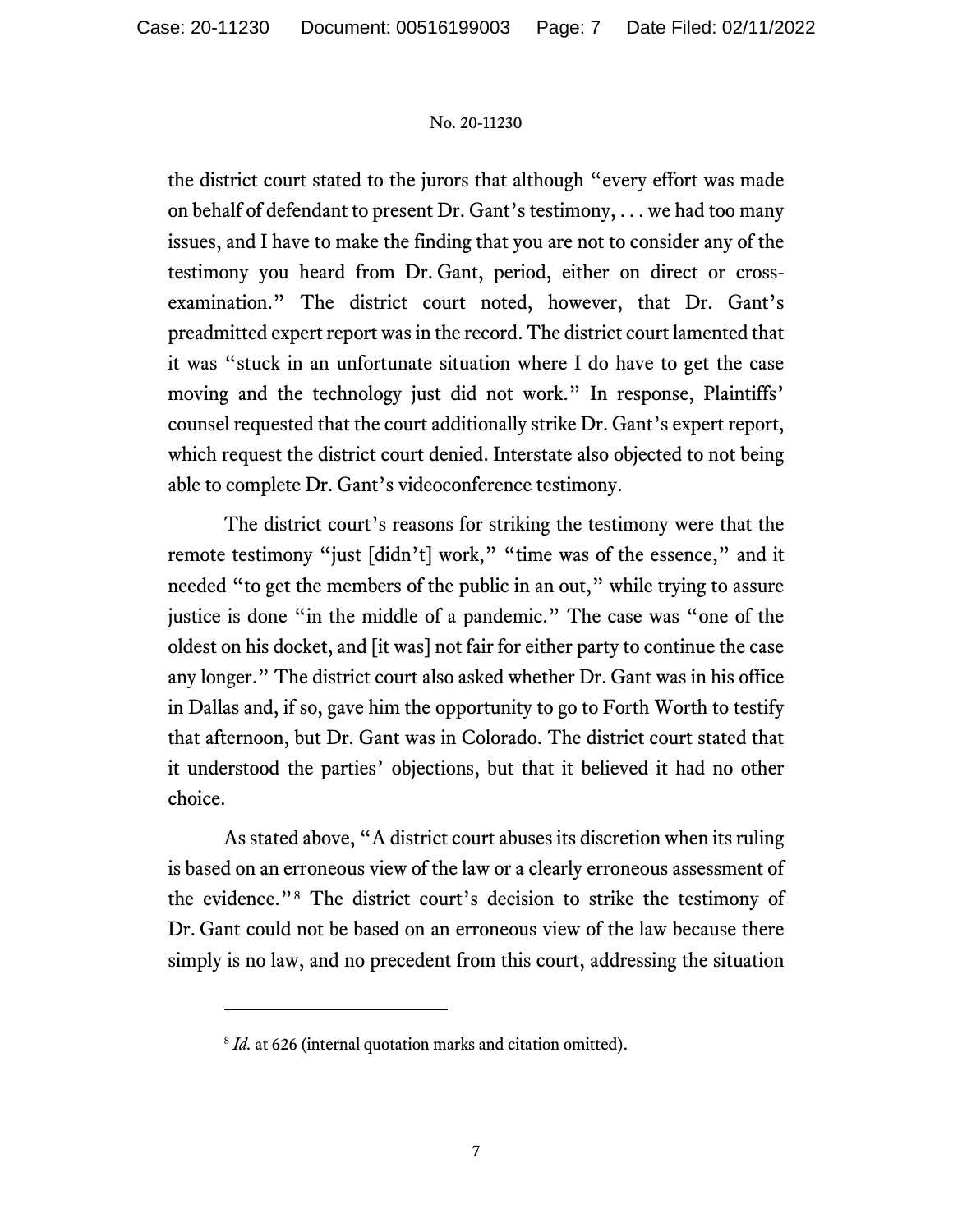with which the district court was faced. As both parties acknowledge, the district court did not exclude Dr. Gant's testimony based on Federal Rule of Evidence 702, which sets out the factors for the admissibility of expert testimony, or on Federal Rule of Civil Procedure 37, which authorizes the district court to impose sanctions on a party under certain circumstances. Rather, the district court excluded Dr. Gant's testimony because of recurring technical problems with the videoconference equipment and his concerns about getting the jurors "in and out" of the courthouse while "in the middle of a pandemic." The district court also felt that continuing the trial under the circumstances would have been unfair for either party given that it was one of the court's "oldest cases."

As Plaintiffs point out, Federal Rule of Evidence 403 allows the district court to exclude relevant evidence if its probative value is substantially outweighed by a danger of, inter alia, unfair prejudice, undue delay, wasting time, or needlessly presenting cumulative evidence. Federal Rule of Evidence 611(a) also provides that the district court "should exercise reasonable control over the mode and order of examining witnesses and presenting evidence" to "make those procedures effective for determining the truth" and "avoid wasting time." Although the district court did not specifically mention these rules, the district court's statements on the record reflect that it considered similar factors in deciding to exclude Dr. Gant's testimony.

Moreover, contrary to Interstate contentions, the record reflects that the district court gave Interstate reasonable allowances to present Dr. Gant's testimony. The district court adjourned early on the second day of trial to allow the parties time to tend to the video equipment to ensure that it would be back up and running the next day.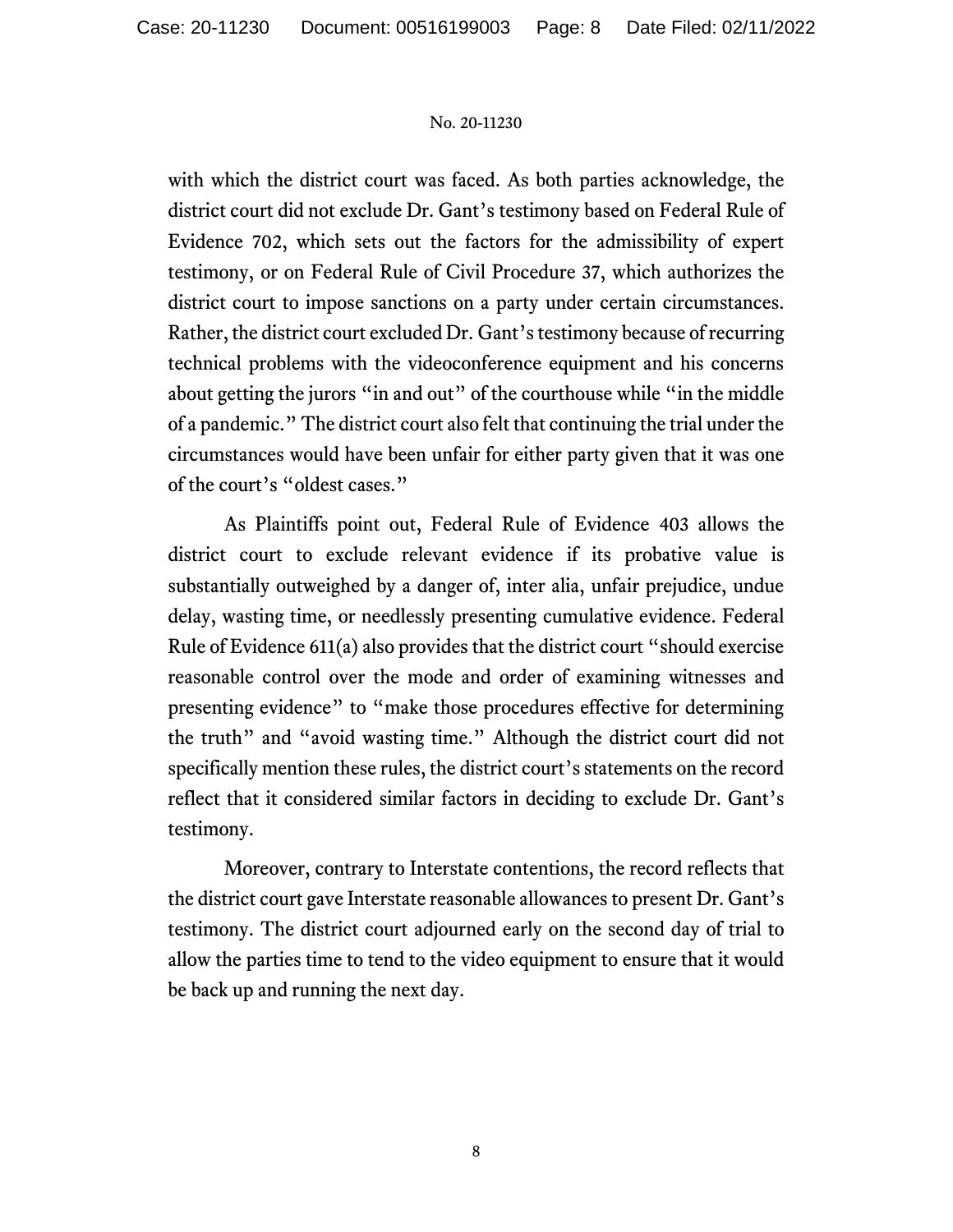Concerns about getting the jurors back home in the middle of pandemic is not (unsurprisingly) one of the factors listed in any of the Federal Rules. The record reflects the district court's efforts in reaching a compromise that was fair to all parties and the jurors. The district court knew it might be wasting more time if it allowed Dr. Gant to continue testifying with the recurrent technical difficulties.At the same time, it tried to minimize the harm to Interstate's case by allowing Dr. Gant's preadmitted expert report to remain in evidence. As there is no rule or precedent on point, and the district court's decision reflected that it considered the interests of the parties and the jurors in reaching its decision, and made efforts to achieve fairness for both sides, we cannot say that it abused its discretion.

# **2.**

Even if there was an abuse of discretion, Interstate fails to meet its burden of showing that the error was harmful and prejudicial to its case.<sup>[9](#page-8-0)</sup> Interstate argues that the district court's ruling impaired "its ability to present evidence on critical questions about causation and damages," but the record evidence reflects otherwise.

Although the district court struck the live video testimony of Dr. Gant, the district court ordered that Dr. Gant's preadmitted expert report remain in evidence for the jury to consider. Moreover, Interstate's other expert, Dr. Heitzman, testified on medical causation, and his expert report also was preadmitted. He testified that based on his examination of Alfonso and his review of the medical evidence, he did not believe that Alfonso had "a continuing brain injury." He also stated that his opinion regarding the neuropsychological testing of Alfonso "rested largely on a conversation [he] had with Dr. Gant." Dr. Heitzman further testified that

<span id="page-8-0"></span><sup>9</sup> *Id.* at 627.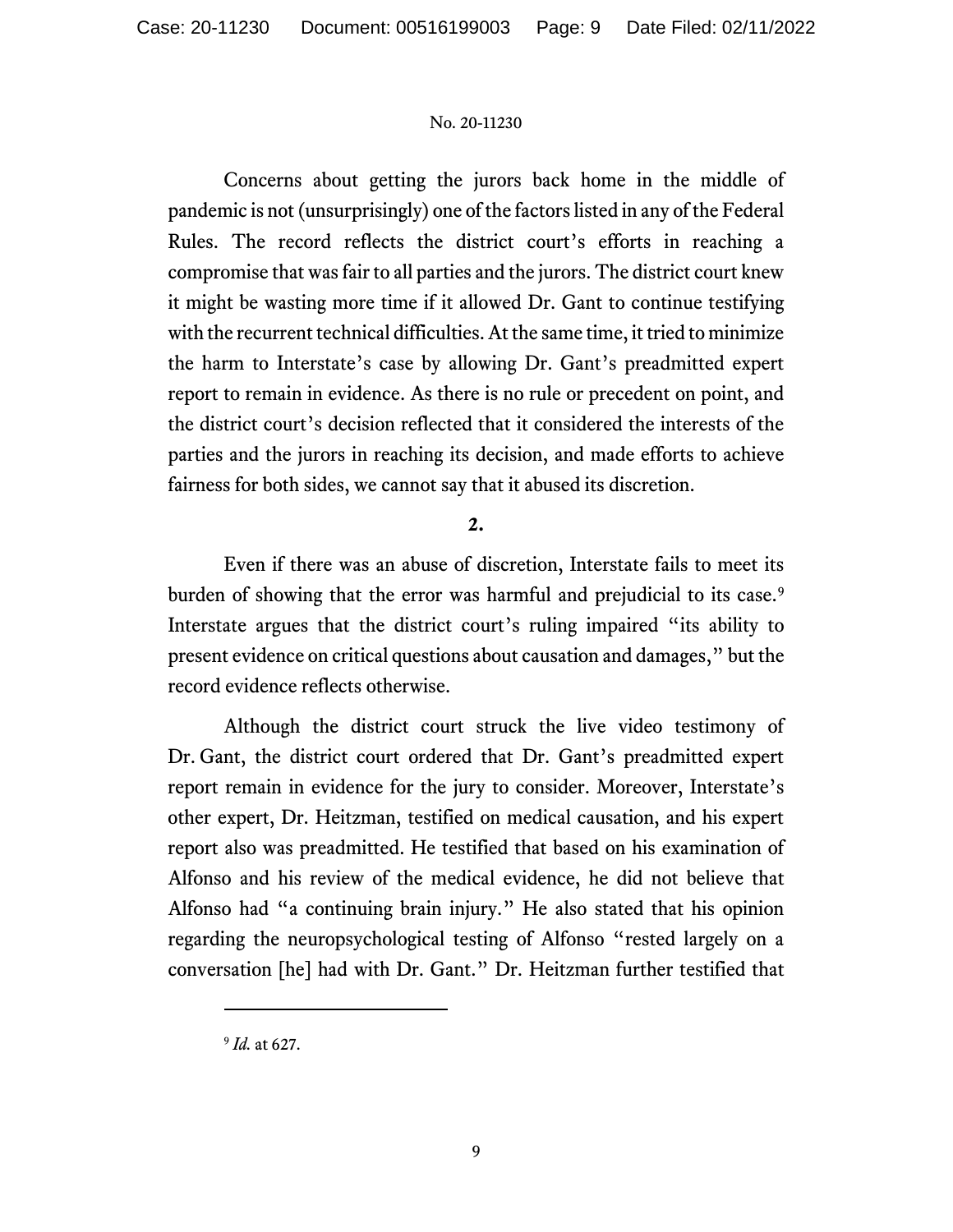based on his conversation with Dr. Gant, and the objective evidence that he obtained with his medical testing, he did "not find any abnormality with reasonable medical probability."

Thus, although Dr. Gant's testimony was excluded, his opinions were contained not only in his preadmitted expert report (which remained in the record), but also in the live testimony of Dr. Heitzman. Dr. Heitzman also testified regarding medical causation and damages to Alfonso's arm, back, and neck, as well as his brain. Interstate's argument that the district court's ruling impaired its ability to present evidence on critical questions involving causation and damages is without merit.

Based on the foregoing, Interstate fails to show that the district court's exclusion of Dr. Gant's live video testimony constituted harmful error. Therefore, Interstate is not entitled to a new trial on this basis.

# **B.**

Interstate next argues that it is entitled to a new trial because the jury's verdict on damages was against the great weight of the evidence, excessive, and manifestly unjust. Specifically, Interstate argues that there was insufficient evidence to support the jury's damages awards because Plaintiffs' only expert, Dr. Fulbright, failed to present reliable testimony and was not a qualified expert. Interstate also argues that counsel's improper comments during closing argument were prejudicial to its case.

## **1.**

As Plaintiffs assert, however, Interstate failed to preserve its challenge to the qualifications and testimony of Dr. Fulbright by not objecting adequately below.

"[F]or a litigant to preserve an argument for appeal, it must press and not merely intimate the argument during the proceedings before the district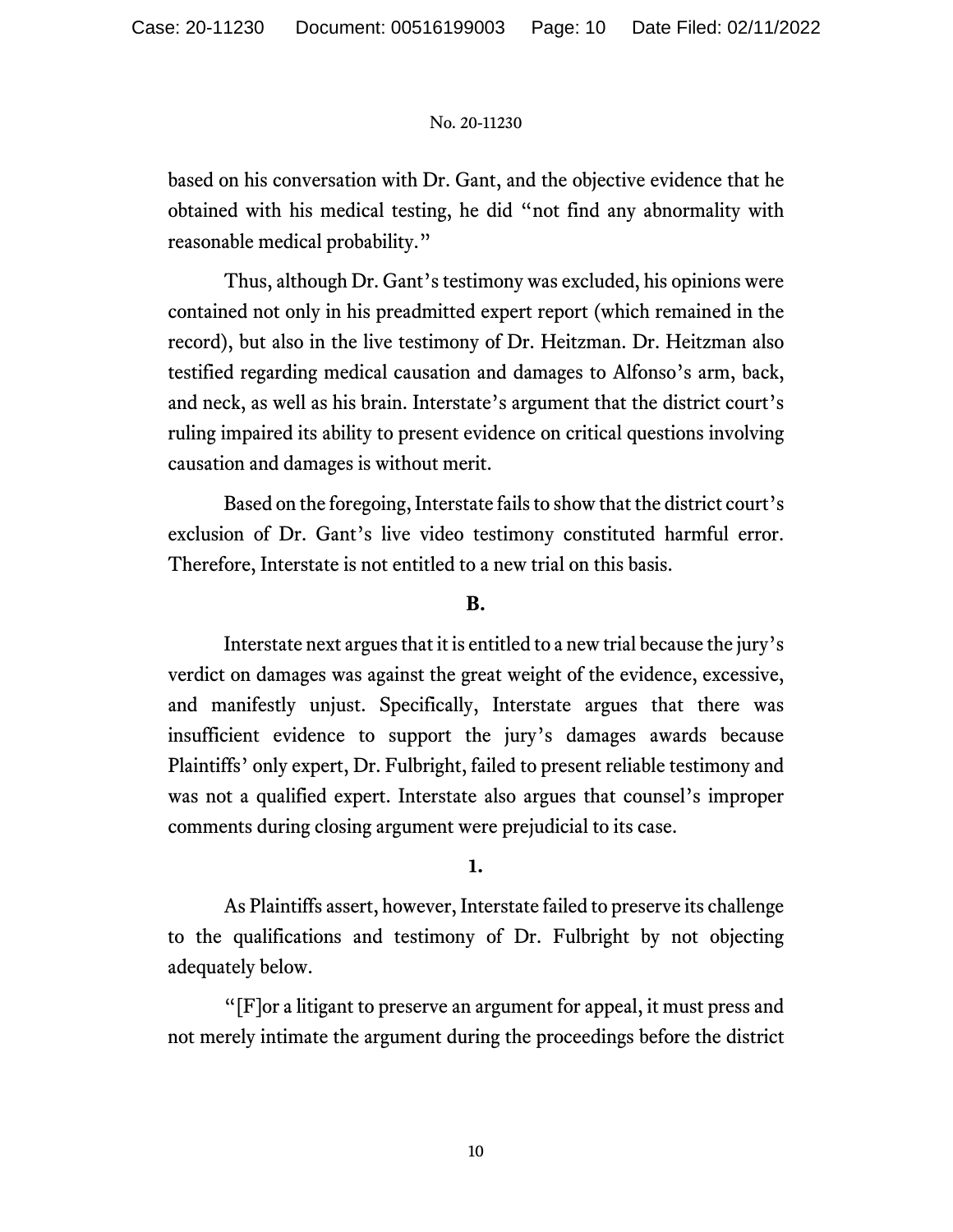court."[10](#page-10-0) Interstate acknowledges that its objection to Dr. Fulbright's testimony at trial was merely: "Objection, Your Honor. No foundation, experience, training or education." Interstate's objection followed an interaction between Plaintiffs' counsel and Dr. Fulbright during his direct testimony, in which Dr. Fulbright asked counsel, "You want me to talk about the physical injury – the brain injuries?" Plaintiffs' counsel responded, "Let's talk about – however way you want to take it. Do you want to talk about his physical injuries first?" Dr. Fulbright responded, "All right," and then Interstate asserted its objection, which the district court immediately overruled.

Dr. Fulbright then proceeded simply to read the physical injuries "listed in the medical records," stating that he did not have to have a medical education to do so. The injuries included a seven-centimeter laceration to Alfonso's head, a left shoulder injury, bruising, and high blood pressure as well as a high pulse rate. Dr. Fulbright's testimony at that point did not consist of any opinions, but just a reading of what was contained in the medical records.

When Dr. Fulbright actually began to discuss his opinions regarding potential injuries to Alfonso's brain, Interstate did not object, and it never objected at any point during the remainder of Dr. Fulbright's direct examination. During its cross-examination of Dr. Fulbright regarding his education and qualifications, Interstate established that Dr. Fulbright was not a "medical doctor or an osteopathic doctor," and that as a neuropsychologist, he was in the subspecialty of "clinical psychology."

<span id="page-10-0"></span><sup>10</sup> *Weckesser v. Chicago Bridge and Iron, L.G.*, 447 F. App'x 526, 530 (5th Cir. 2011) (per curiam) (unpublished) (internal quotation marks and citation omitted). Unpublished opinions issued on or after January 1, 1996, are not precedential but may be persuasive. *Ballard v. Burton*, 444 F.3d 391, 401 & n.7 (5th Cir. 2006).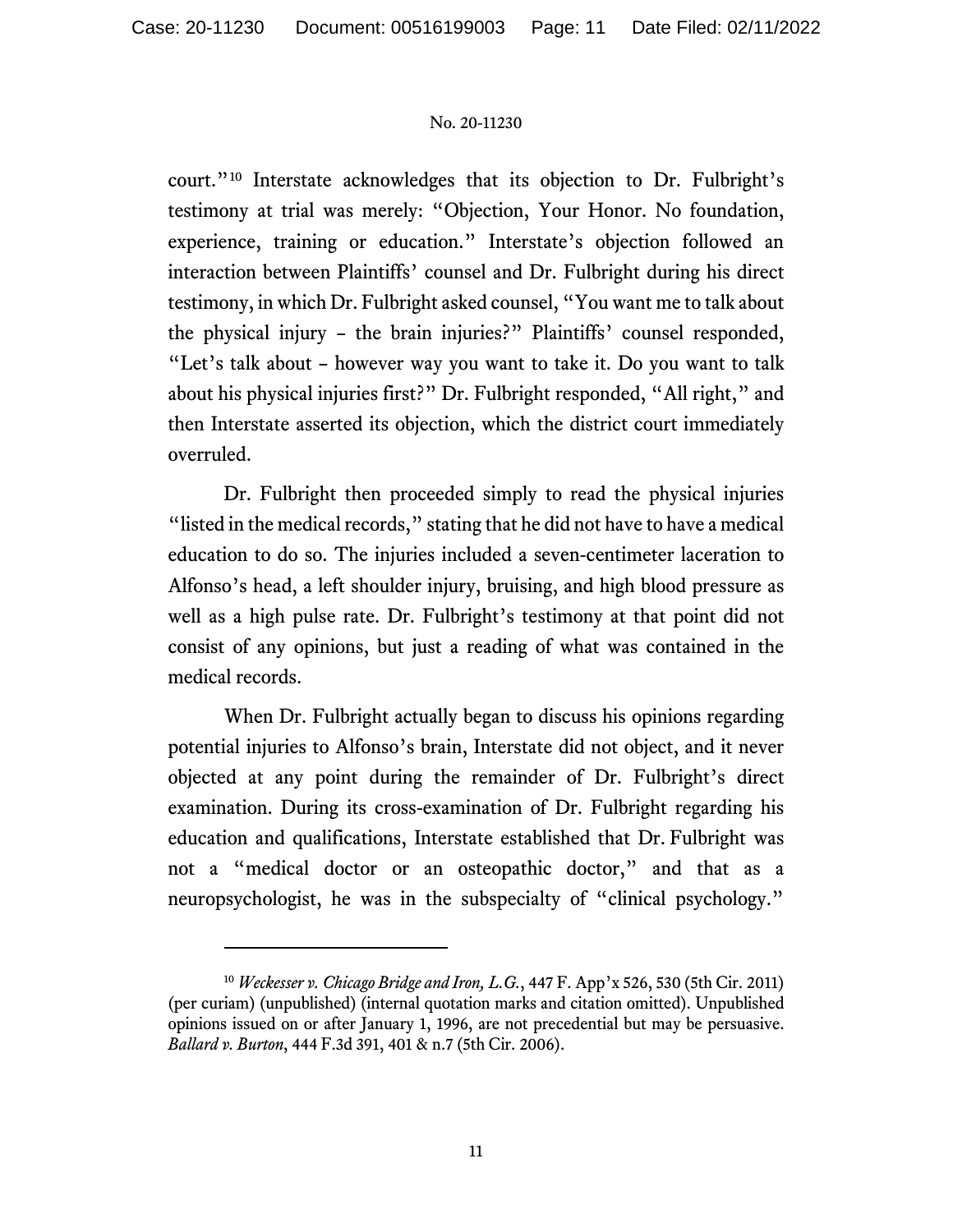Dr. Fulbright admitted he was not board certified. He also admitted that he had not reviewed Alfonso's medical records prior to the accident.

At no time during Dr. Fulbright's testimony did Interstate lodge an objection, or move to strike Dr. Fulbright's testimony, because he was not qualified to opine on whether Alfonso sustained any brain injury or because his opinions were unreliable. The first time Interstate argued that Dr. Fulbright was not qualified and his opinions unreliable was in its motion for new trial. However, the district court did not address Interstate's arguments on these issues.

Although the district court has discretion to consider an issue presented for the first time in a post-trial brief, when the district court does not exercise such discretion, the issue is not considered properly raised.<sup>[11](#page-11-0)</sup> In this case, because Interstate raised its arguments regarding Dr. Fulbright for the first time in its motion for new trial, but the district court did not consider those arguments in denying the motion, we conclude that Interstate did not properly raise its arguments challenging Dr. Fulbright's testimony below.

"We do not ordinarily consider issues that are forfeited because they are raised for the first time on appeal."[12](#page-11-1) There are exceptions to this rule, such as if the issue involves a challenge to the court's jurisdiction, or "it is a purely legal matter and failure to consider the issue will result in a miscarriage of justice."[13](#page-11-2) Interstate's challenge to Dr. Fulbright's testimony does not fall within these exceptions. Therefore, the issue is forfeited, and we do not consider it.

<span id="page-11-1"></span><span id="page-11-0"></span><sup>11</sup> *Garriot v. NCsoft Corp.*, 661 F.3d 243, 248 (5th Cir. 2011).

<sup>12</sup> *Rollins v. Home Depot USA, Inc.*, 8 F.4th 393, 398 (5th Cir. 2021).

<span id="page-11-2"></span><sup>&</sup>lt;sup>13</sup> *Id.* (citations omitted).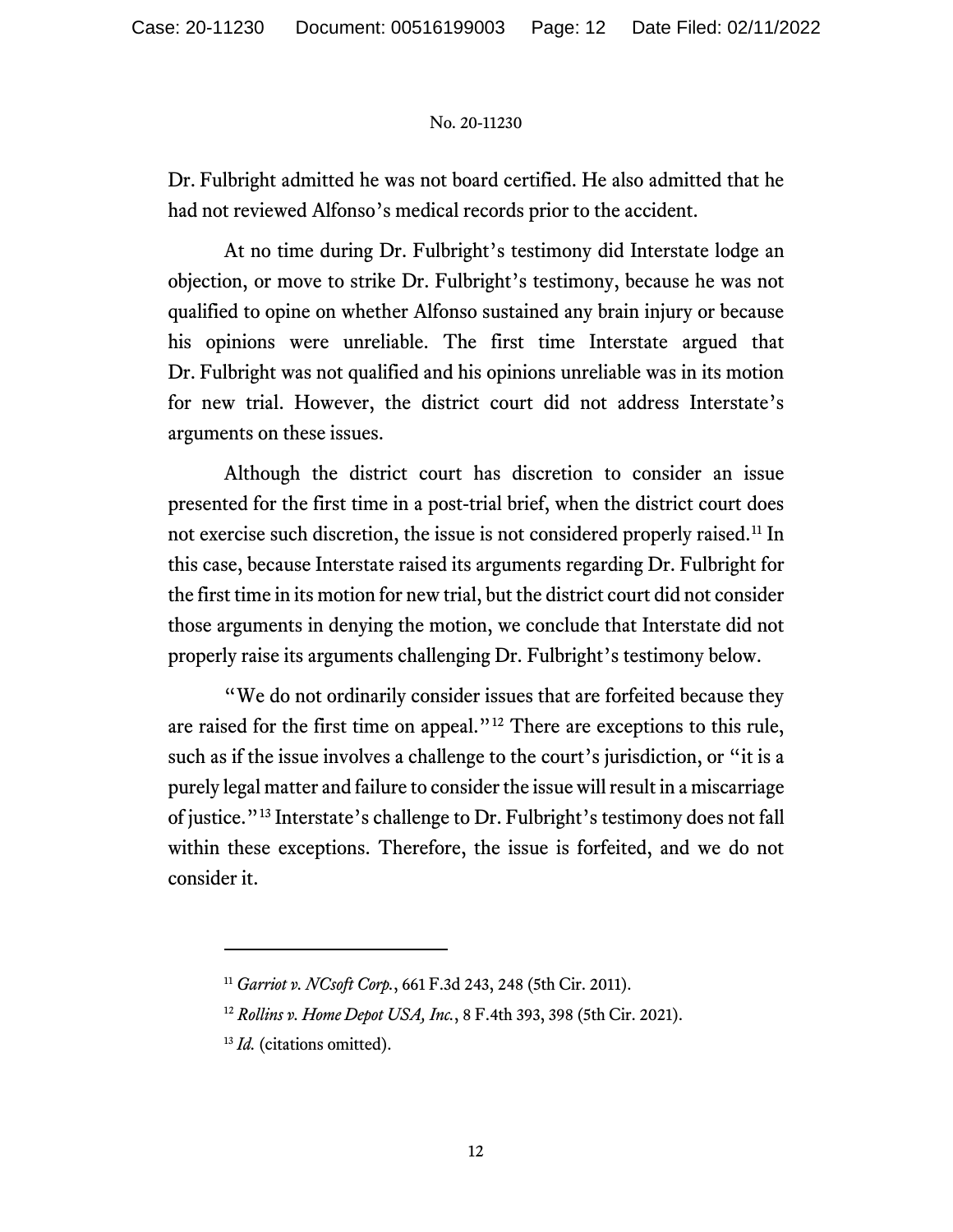**2.**

Interstate argues that the damages the jury awarded in favor of Plaintiffs are against the great weight and preponderance of the evidence, excessive, and manifestly unjust. Interstate asserts that because Dr. Fulbright's causation opinion is unreliable, "there simply is no competent evidence to support the jury's damages findings."

"In an action based on state law but tried in federal court by reason of diversity of citizenship, a district court must apply a new trial or remittitur standard according to the state's law controlling jury awards for excessiveness or inadequacy."[14](#page-12-0) Under Texaslaw, "review for excessiveness uses the same standard as any factual sufficiency claim."<sup>[15](#page-12-1)</sup> "The question boils down to whether the evidence introduced at trial would allow a reasonable, fair-minded jury to come to the verdict the actual jury reached."[16](#page-12-2)

As set forth above, Interstate forfeited its challenge to the admissibility of Dr. Fulbright's testimony by not properly preserving the issue for appeal. Because its challenge to the jury's damages award is based on its forfeited argument regarding Dr. Fulbright's testimony, Interstate's challenge to the damages award fails.

Furthermore, based on the evidence adduced at trial, the damages awarded by the jury were not excessive. Alfonso testified when the tractor trailer collided with his pickup truck, it caused his pickup truck to spin and roll over. He remembered having to crawl out of a window of the vehicle. He

<sup>14</sup> *Foradori v. Harris*, 523 F.3d 477, 497 (5th Cir. 2008) (citation omitted).

<span id="page-12-2"></span><span id="page-12-1"></span><span id="page-12-0"></span><sup>15</sup> *Longoria v. Hunter Express, Ltd.*, 932 F.3d 360, 365 (5th Cir. 2019) (citation omitted).

<sup>&</sup>lt;sup>16</sup> *Id.* (citation omitted).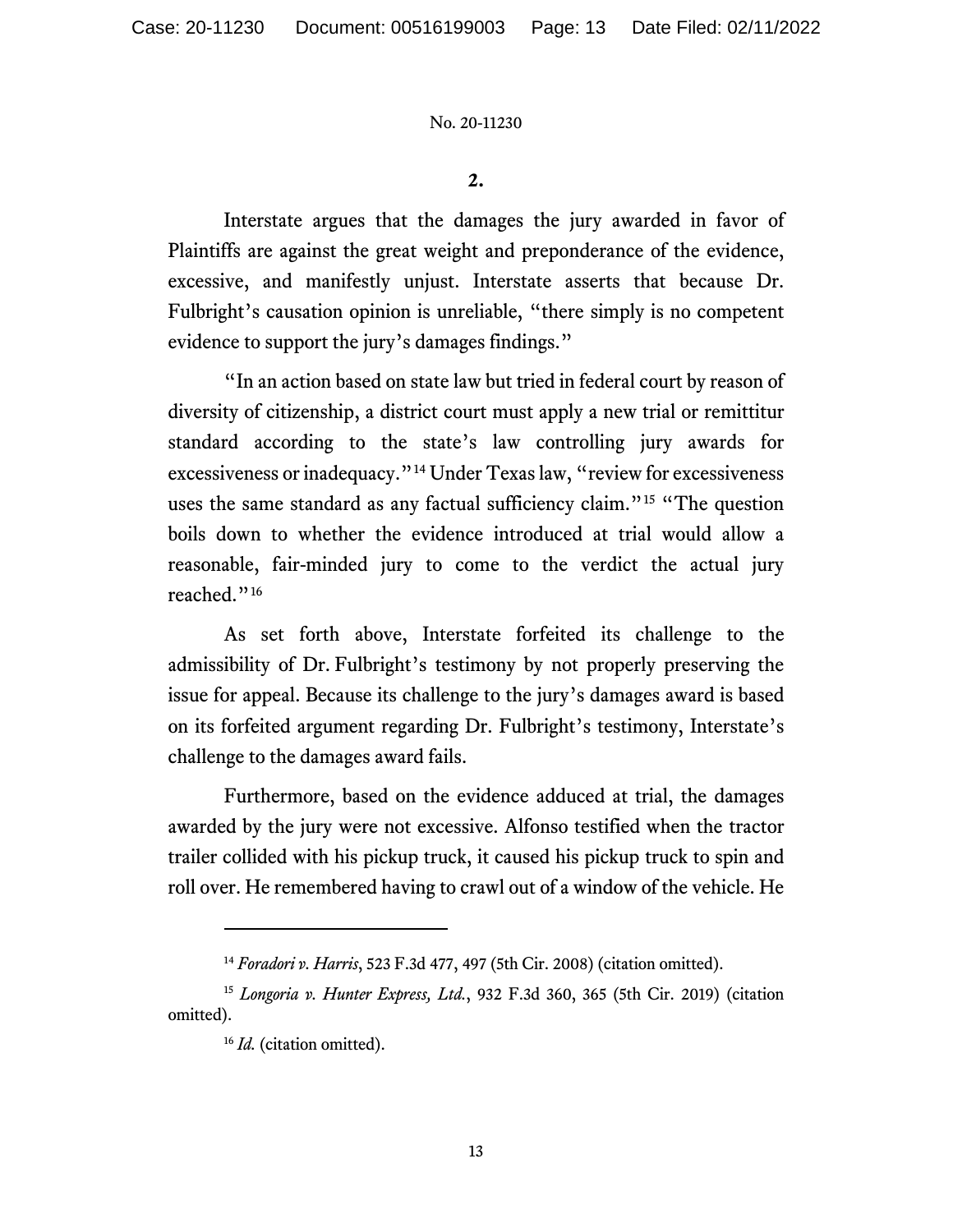sustained a very painful shoulder separation and head wound. The medical records indicated that the emergency room doctor diagnosed him with: "abdominal contusion, chest wall contusion, contusion of left shoulder, head injury acute without loss of consciousness, left shoulder strain and scalp laceration."

After the accident, Alfonso tried physical therapy for a separated shoulder, but his pain did not subside. Eventually, a specialist operated on his shoulder. Although the surgery increased his ability to move his shoulder, Alfonso testified that he still cannot lift his arm all the way above his head. He also testified that in the days and weeks following the accident, he lacked concentration and struggled to retain information. Additionally, Alfonso feels pressure on the top of his head and on his right side; he sometimes feels like he has an electric shock; and he cannot tolerate noises.

Alfonso's two daughters<sup>[17](#page-13-0)</sup> testified regarding the changes in Alfonso after the accident. Laura testified that her father complained of pain in his shoulder and that he was unable to help around the house like he used to. She stated that her dad was very patient, but that after the accident, he became "irritated very easily." Guadalupe testified that Alfonso used to be very social and outgoing, but now he prefers to stay home and be alone. She said her relationship with her father had become distant because of his temper and lack of patience.

Dr. Fulbright opined that Alfonso suffered a brain injury as a result of the accident because both he and Dr. Jones observed, through their testing of Alfonso, that there was a "distinct change in [Alfonso's] behavior" and "changes in his cognitive functioning." Dr. Fulbright believed that the

<span id="page-13-0"></span><sup>&</sup>lt;sup>17</sup> Laura Parra was 21 at the time of trial, and Guadalupe Parra was 26.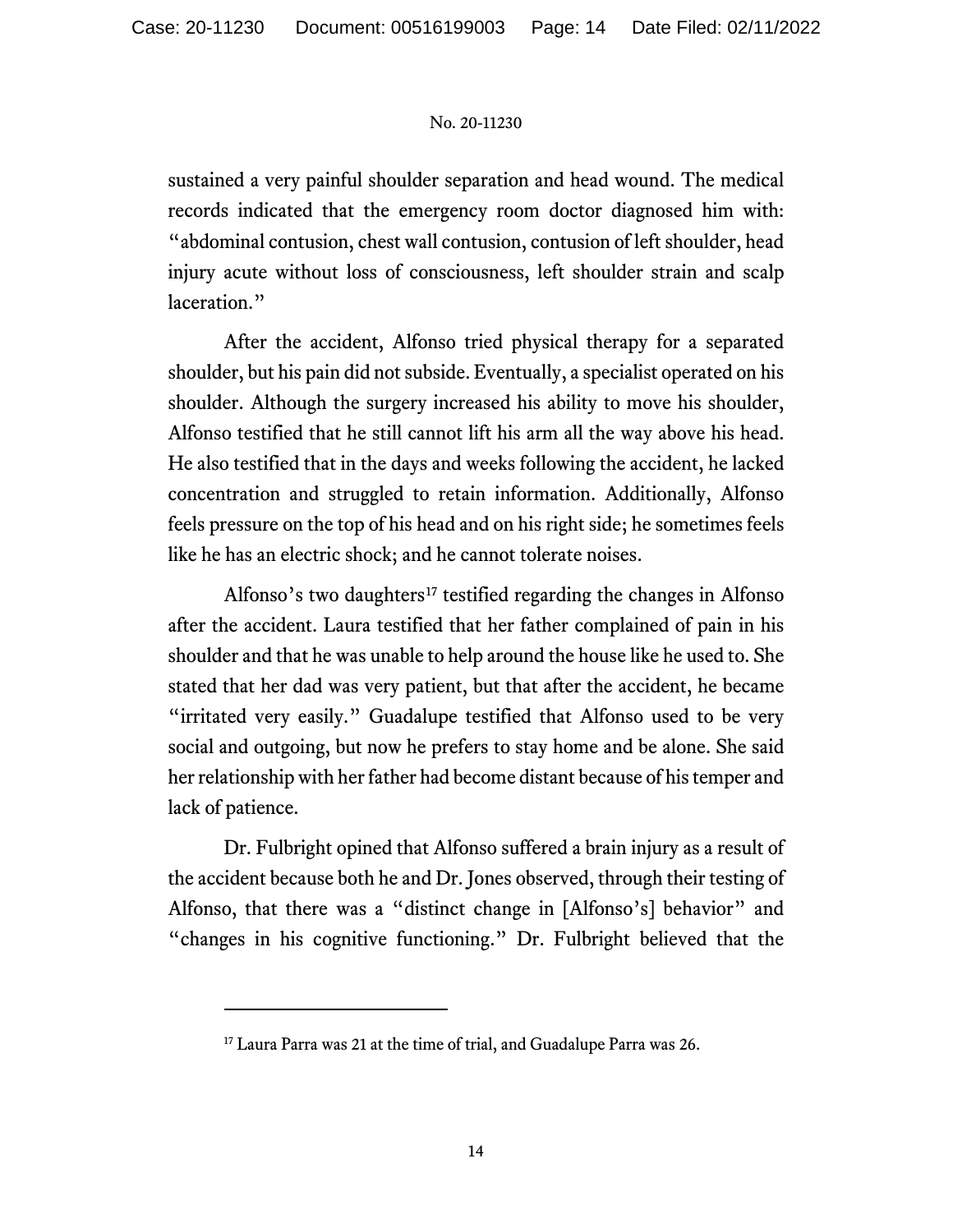nature of the wreck, with the car "spinning and rolling and land[ing] upside down, was sufficient mechanical force to cause the injury."

Maria Parra, Alfonso's wife, testified that since the accident Alfonso's demeanor and character "changed a lot." He used to be "level-headed, very well centered, easygoing, patient." Maria testified that Alfonso appeared to have "entered in some type of depression," and their relationship was not the same. She also described instances where Alfonso just did not understand what they were doing and/or did not remember why they were doing certain things.

In light of the evidence adduced at trial, we cannot say that the damages awarded to Alfonso of \$77,400 in economic damages and \$429,000 in noneconomic damages, and to Maria of \$20,000 in economic damages and \$175,000 in noneconomic damages were against the great weight or preponderance of the evidence, excessive, or manifestly unjust.

**3.**

Interstate lastly argues that the jury's award was manifestly unjust because it was based on "passion or prejudice." Specifically, Interstate asserts that Plaintiffs' counsel improperly commented on the failure of Interstate's corporate representative to testify at trial and on the age of the tortfeasor driver during closing argument. Interstate contends that these comments prejudiced the jury against it.

As Plaintiffs point out, Interstate failed to object during closing argument to Plaintiffs' counsel's reference to the absence of Interstate's corporate representative at trial. "Absent a timely objection, reversal is generally not warranted based on counsel's improper statements alone. Rather, we consider the comments of counsel, the counsel's trial tactics as a